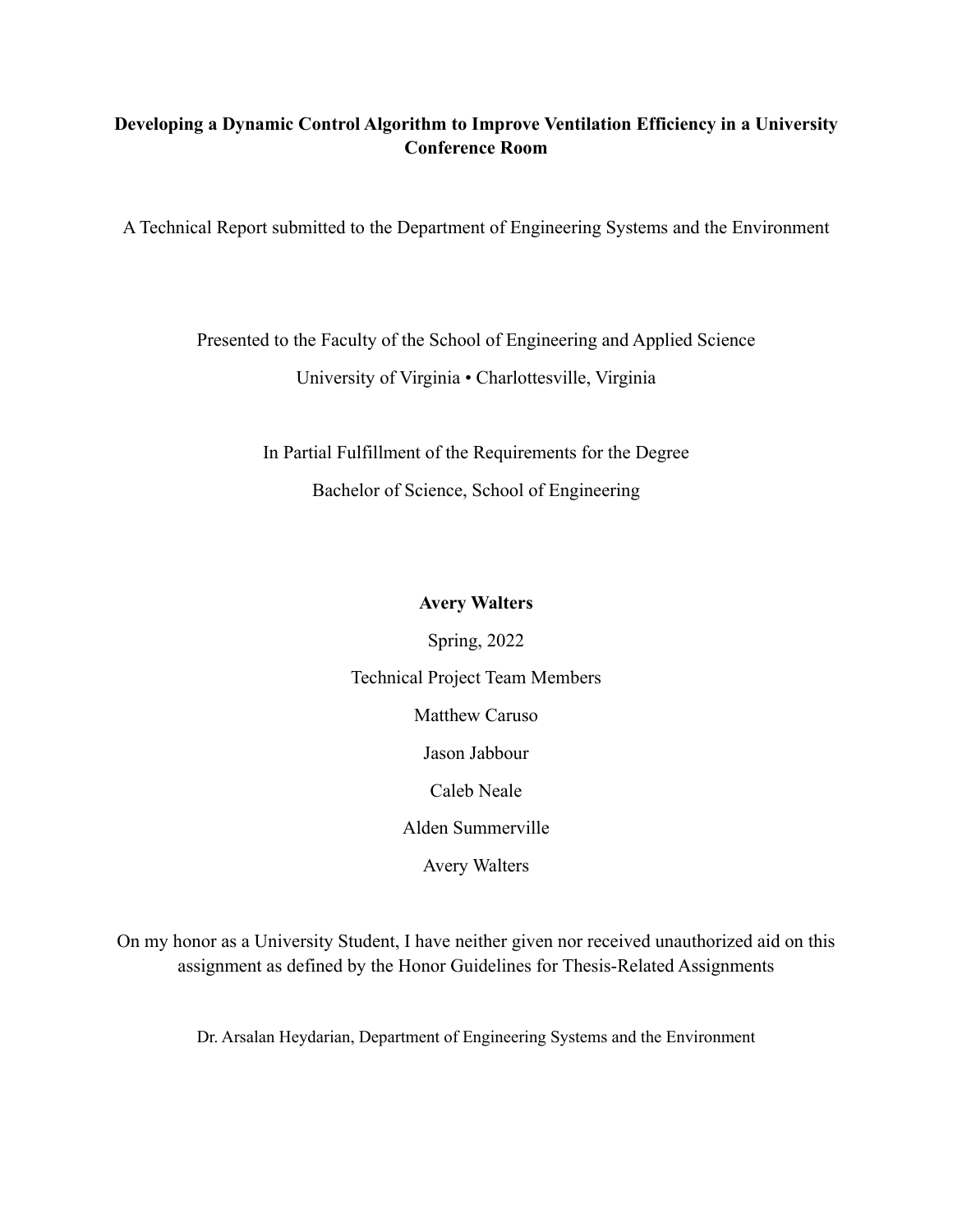# Developing a Dynamic Control Algorithm to Improve Ventilation Efficiency in a University Conference Room

Matthew Caruso *Systems Engineering University of Virginia* Charlottesville, Virginia mmc2nh@virginia.edu

Jason Jabbour *Systems Engineering University of Virginia* Charlottesville, Virginia jjj4se@virginia.edu

Caleb Neale *Systems Engineering University of Virginia* Charlottesville, Virginia can4ku@virginia.edu

Alden Summerville *Civil Engineering University of Virginia* Charlottesville, Virginia ads3pu@virginia.edu

Avery Walters *Civil Engineering University of Virginia* Charlottesville, Virginia acw4mhp@virginia.edu

*Abstract*—A robust heating, ventilation, and air conditioning (HVAC) system is needed to maintain a healthy and comfortable indoor environment. However, HVAC systems are responsible for significant energy usage in the United States, and enhancing current systems and implementing additional HVAC sensing are primary strategies for reducing energy consumption. This research developed an HVAC control algorithm (CA) that optimized ventilation operations within a conference room in the University of Virginia Link Lab. Using indoor air quality (IAQ), occupancy, weather, and HVAC operation data streams, the CA recommended a decision to ventilate or not ventilate the conference room every 15 minutes by comparing the cost of lost occupant productivity due to poor IAQ to the energy cost of ventilating the space. The ventilation decision with lower total cost was recommended. This project addressed scheduling inefficiencies of the current HVAC control system, which operates at full power throughout the day regardless of occupancy status. The CA reduced ventilation during unoccupied periods. The CA was tested over two months of historical data from October to December 2021 and recommended ventilating the conference room 15.13 percent of the time. During the same period, the standard system ventilated the conference room 49 percent of the time. Energy savings due to decreased operation were considerable and averaged 424 dollars per month, although these energy savings came at the cost of lost occupant productivity totaling 522 dollars per month. Future work on lost occupant performance will more accurately model the effects of reduced ventilation. However, annual energy savings of 5,000 dollars from a single conference room is encouraging, and scaling a similar CA to consider a set of rooms or an entire floor of a building could result in substantial energy conservation.

*Index Terms*—Indoor Air Quality, HVAC Ventilation, Control Algorithm, Energy Efficiency, Optimization, Simulation

#### I. INTRODUCTION

The SARS-CoV-2 pandemic has demonstrated the need for robust ventilation systems, yet implementing these systems often incurs a significant energy cost: 30% of commercial energy usage is due to HVAC operation. However, a 2017 report from the U.S. Department of Energy cites "Technology Enhancements for Current Systems" as one of four high priority interventions for reducing energy usage, with the topranked technology, "Advanced HVAC Sensors", projected to cut current annual commercial energy use by 3.5 percent [1]. Given that Americans spend 90 percent of their time indoors, increasing HVAC efficiency while providing high indoor air quality (IAQ) is paramount [2]. Intensive HVAC operation maintains high IAQ, but at a significant energy cost. This research investigates reducing HVAC operation through automation while maintaining high IAQ.

### *A. Guidelines for Indoor Air Quality*

Carbon dioxide  $(CO_2)$ , volatile organic compounds (VOCs), and fine particulate matter  $(PM_{2.5})$  are the primary effluents that adversely affect productivity and health. Carbon dioxide is a byproduct of metabolic activity and is released into the air through exhalation. In enclosed spaces,  $CO<sub>2</sub>$  concentrations can approach levels that cause decreases in productivity [3]–[5]. The American Society of Heating, Refrigerating and Air-Conditioning Engineers (ASHRAE) recommends indoor  $CO<sub>2</sub>$  concentrations not exceed 1,300 parts per million (ppm), yet some offices fail to meet this guidance [6]. VOCs are emitted from solvents in paint, cosmetics, dry-erase markers, and cleaning products and are often present indoors at levels as high as ten times that of outdoor air. High levels of VOCs can cause short-term irritation to the eyes, nose, and throat, or more serious long-term effects like liver damage or cancer [7]. The World Health Organization notes that VOC levels become marginal around 200 parts per billion (ppb) and should not exceed 600ppb [8]. Particulate matter less than 2.5 microns in width is classified as  $PM_{2.5}$ , which is generated from vehicle exhaust, burning fossil fuels, cooking, and chemical reactions in the atmosphere [9].  $PM<sub>2.5</sub>$  can be filtered from building air streams using HEPA (high-efficiency particulate air) or high MERV (Minimum Efficiency Reporting Value) filters, yet buildings that lack these technologies can have elevated indoor PM<sub>2.5</sub> levels, leading to negative health effects [2]. The EPA maintains a 24-hour maximum  $PM<sub>2.5</sub>$  exposure standard of 12  $\mu$ g/m<sup>3</sup> [10]. Table 1 summarizes acceptable IAQ levels and their impact on productivity.

#### *B. Energy Considerations*

Although increased levels of  $CO<sub>2</sub>$ , VOCs, and PM<sub>2.5</sub> negatively impact health and performance, the operational cost of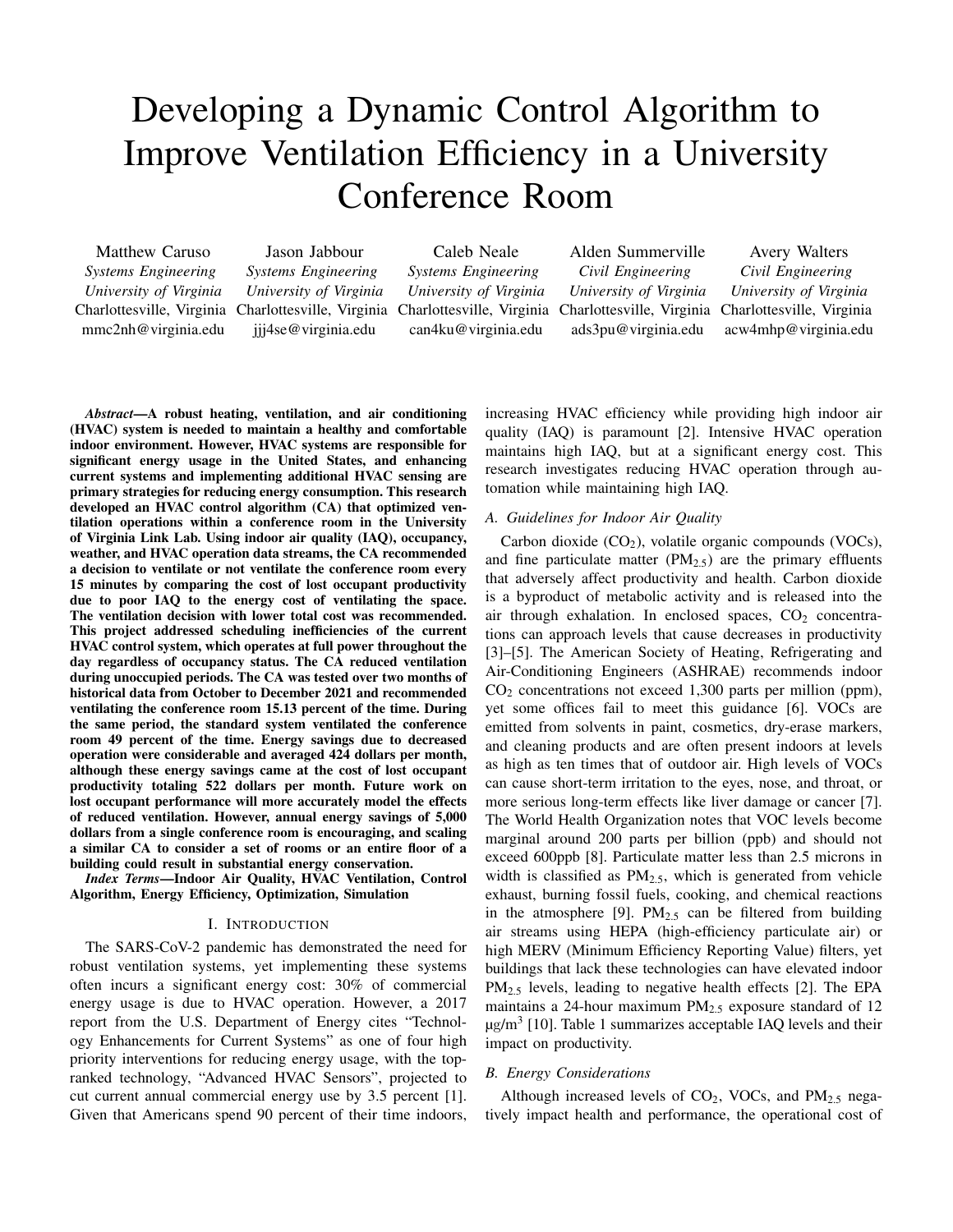| <b>Species</b>   | <b>Baseline</b>        | Moderate | High     | Productivity Effect    |
|------------------|------------------------|----------|----------|------------------------|
| $\overline{CO2}$ | 600 [3]                | 1000     | 2500 [4] | $-21\%$ for every 400  |
| (ppm)            |                        | [3], [4] |          | past 600 [3], -44-94%  |
|                  |                        |          |          | at 2500 [4]            |
| <b>VOCs</b>      | 50<br>$\left[3\right]$ | 200 [11] | 500 [3]  | $-13\%$ at 100 [3]     |
| (ppb)            | [8]                    |          |          |                        |
| PM2.5            | $2$ [2]                | O        | 12 [10]  | Health effects at 24hr |
| $(\mu g/m^3)$    |                        |          |          | exposure of $12$ [10]  |

TABLE I IAQ GUIDELINES AND PRODUCTIVITY IMPACT

continuous ventilation is high. HVAC systems account for 30% of commercial energy consumption, and commercial buildings consume 35% of the electricity use in the United States [1], [12]. Eliminating unnecessary ventilation saves energy, aiding the environment and cutting energy costs. Maintaining high IAQ while reducing energy costs is challenging but feasible. The EPA claims "protecting indoor environmental quality in energy efficiency projects need not hamper the achievement of energy reduction goals" and the CA developed in this research is a strong step forward [13].

#### II. METHODS

#### *A. Testbed*

The study was conducted within a conference room in the Link Lab at the University of Virginia. The Link Lab is equipped with over 300 sensors for IAQ, room occupancy, and Bluetooth connectivity to be used in various research projects. The room is 490 ft<sup>2</sup> with an approximate volume of 4575 ft<sup>3</sup> and can accommodate up to 20 occupants at a central table. The Trane HVAC system that serves the conference room is robust, with efficient components and a MERV-13 filtering system. The primary users of the conference room are graduate students and faculty who conduct research in the Link Lab, and during the period of study (October to December 2021), University of Virginia COVID-19 guidelines required that occupants wore masks. IAQ metrics were pulled from the room using an Awair $\odot$  brand air quality monitor which provided  $CO<sub>2</sub>$ , TVOC,  $PM<sub>2.5</sub>$ , and temperature readings. Historical data from the Link Lab's Building Automation System was pulled to determine energy usage of the HVAC during the study.

#### *B. System Overview*

The CA recommends behavior of the Variable Air Volume (VAV) box that ventilates the conference room using a series of three connected models: a statistical model that forecasts binary occupancy status (occupied/not-occupied) within the room, a mathematical model that computes future IAQ values over the next hour for each ventilation state (on/off), and calculations to compute the energy use of each ventilation state. Using findings from  $[3]-[5]$ ,  $[8]$ , and  $[10]-[11]$ , the CA then assigns a cost of lost occupant productivity given the modeled IAQ values (see section II-D). The total cost of lost occupant productivity is added to the energy cost of ventilation over the next hour to determine the total cost of a decision to ventilate or not ventilate the room. The output of the CA is a binary decision to ventilate

or not ventilate the room for the next hour based on which state has a predicted lower cost and is computed at 15-minute intervals. Fig. 1 provides an overview of the algorithm:



Fig. 1. System Diagram

#### *C. Indoor Air Quality Modeling*

Determining future values of IAQ given a decision to ventilate or not ventilate is a key step towards understanding the future impact of a current decision on HVAC operation. Future modeling of each IAQ metric over 15-minute timesteps was handled separately under the decision of ventilation or nonventilation, and in the cases of the conference room being occupied and unoccupied. Ambient values of  $CO<sub>2</sub>$  and total VOCs (TVOCs) were set at 420 ppm and 50 ppb, respectively. The equations in Table 2 return the future value of each IAQ metric in 15 minutes (one timestep) given the current value. Equations for modeling  $CO<sub>2</sub>$  and TVOCs were based on information from [14], for  $PM_{2.5}$ , [15] was used. In modeling  $CO<sub>2</sub>$  and TVOCs, the room air change rate of 2.62 ACH (air changes per hour) was used. Temperature was modeled without strict equations.

TABLE II IAQ MODELING EQUATIONS

| CO <sub>2</sub> | <b>TVOCs</b>  | $PM_2$ | Temp  |
|-----------------|---------------|--------|-------|
| 1.648x          | 1.648x        | 1.05x  | 1.02x |
| 272.463         | 32.436        |        |       |
| 0.519x<br>$+$   | 0.519x<br>$+$ | 0.519x | 0.95x |
| 201.834         | 24.028        |        |       |
| 1.40x           | 1.40x         | 1.15x  | 1.10x |
|                 |               |        |       |
| 0.95x           | 0.95x         | 0.95x  | X     |
|                 |               |        |       |
|                 |               |        |       |

Modeling accuracy, as displayed in Table 3, was usually within 5% of the actual IAQ readings.

#### *D. Indoor Air Quality Cost Calculation*

To determine the cost of poor IAQ, a method for converting IAQ levels to a dollar cost of human productivity was developed. Optimal productivity was valued at \$40 per hour per person, with each IAQ metric of  $CO<sub>2</sub>$ , TVOCs, PM<sub>2.5</sub>, and temperature contributing \$10 worth of value. Research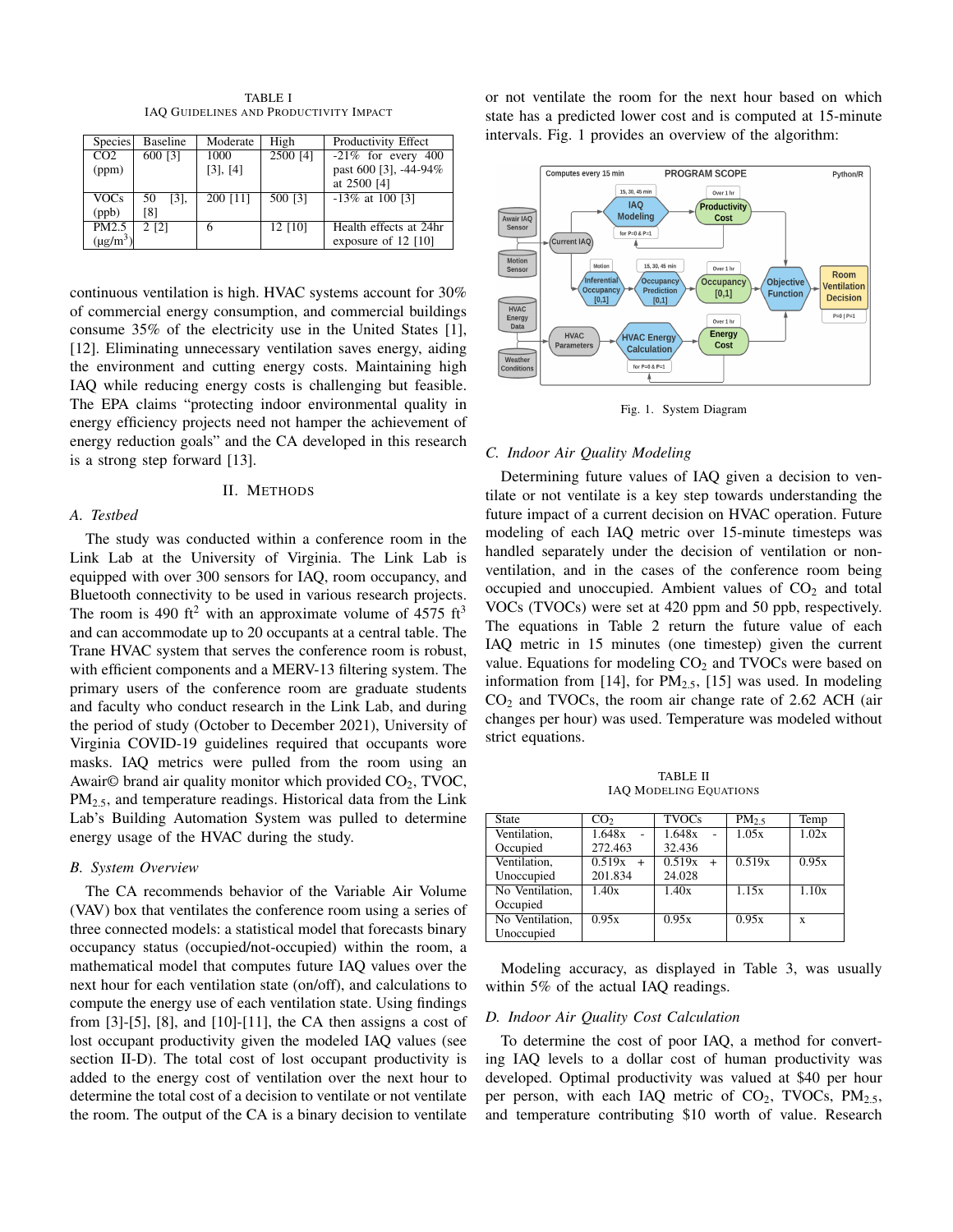TABLE III IAQ MODELING COMPARISON TO ACTUAL IAQ

| IAQ Modeling Comparison to Actual IAQ                                          |                 |             |                  |           |  |
|--------------------------------------------------------------------------------|-----------------|-------------|------------------|-----------|--|
| Timestep                                                                       | CO <sub>2</sub> | <b>TVOC</b> | $PM_2$ $\zeta^a$ | Temp      |  |
| $15 \text{ min}$                                                               | 1.41%           | $-4.46%$    | $-0.34$          | $-0.91\%$ |  |
| $30 \text{ min}$                                                               | $-1.41%$        | $-9.03%$    | $-0.54$          | $-2.41%$  |  |
| $45$ min                                                                       | $-3.44\%$       | $-9.72%$    | $-0.66$          | $-3.84%$  |  |
| Net                                                                            | $-1.15%$        | $-7.74%$    | $-0.51$          | $-2.39%$  |  |
| <sup>a</sup> Note: % not calculated for $PM_{2.5}$ as the median value is 1ppm |                 |             |                  |           |  |

from [3]-[5] defined the loss of productivity due to CO2 concentrations, which was built on a baseline of 600 ppm, with 20% loss at 1000 ppm, 50% loss at 1500 ppm, and 100% loss at 3000 ppm. These data were trend-fitted in Microsoft Excel to develop the following loss function for  $CO<sub>2</sub>$ :

$$
y = -1.02 \times 10^{-8} x^3 + 4.27 \times 10^{-5} x^2 + 1.67 \times 10^{-3} x - 14.17
$$
  
(1)

The effect of TVOCs on productivity was defined using [3], [8], and [11], and a curve was built on a baseline of 200 ppb, 50% loss at 600 ppb, 75% loss at 1000 ppb, and 100% loss at 2000 ppb. These data were similarly trend-fitted and produced the following loss function for TVOCs:

$$
y = 2.85 \times 10^{-8} x^3 - 1.29 \times 10^{-4} x^2 + 0.213x - 37.798
$$
 (2)

PM<sub>2.5</sub> influences health more than it influences productivity. However, due to significant health effects influenced by high  $PM_{2.5}$  concentrations,  $PM_{2.5}$  was included in the objective function. Using data from [10] and [16], the loss curve was built with 0% loss at 2  $\mu$ g/m<sup>3</sup>, 25% loss at 6  $\mu$ g/m<sup>3</sup>, 50% loss at 12  $\mu$ g/m<sup>3</sup>, and 100% loss at 35  $\mu$ g/m<sup>3</sup>. This curve had the equation:

$$
y = -8.68 \times 10^{-2} x^2 + 6.21x + 0.213x - 11.06
$$
 (3)

Temperature was included in the model due to its effect on occupant comfort. The loss function for temperature was based on a "goal zone" between 20 and 22.5 degrees C, with significant losses mounting below 15.5 degrees C and above 26.8 degrees C. The curve had the following equation:

$$
y = -9.21 \times 10^{-3} x^{4} + 7.79 \times 10^{-1} x^{3} - 22.69 x^{2} + 264.32 x - 960
$$
\n(4)

In each loss function, the current value of the IAQ metric of consideration is passed in as the independent variable. The function returns a "loss factor" at that value of the metric. Multiplying the value of productivity allotted to that metric over the next 15-minute timestep by the loss factor returns the cost of productivity due to the specific metric over the next 15 minutes. Given that optimal productivity is valued at \$40 per hour, or \$10 per 15 minutes, each IAQ metric can affect a maximum of \$2.50 of loss per 15 minutes, given that value is distributed equally across each metric. Modeled future IAQ values from section II-C are passed to the productivity cost generator to predict future costs of lost productivity. Productivity cost over each timestep is summed to determine the total cost of productivity across the next hour.

#### *E. HVAC Energy Cost Calculation*

To determine the cost of energy for operating the HVAC system without direct energy metering, the energy cost of ventilating was divided into four components, with equations for each component defining the relationship between system dynamics and energy cost in dollars. The components calculated are fan energy, heating/cooling energy, dehumidifying energy, and zone reheat energy.

The general process of conditioning air takes two main states: cooling and heating. The system enters a cooling state when outside air is warmer than the desired internal temperature. When in a cooling state, a mix of outdoor and indoor resupply air is passed to the chilled water cooler in the main AHU at the building level. The energy used in cooling is as follows [17]:

$$
h_{\rm s} = 1.08qdt\tag{5}
$$

where  $h_s$  is the sensible heat energy used by cooling in BTU/hr (then converted to kW/hr), q is the volume (cfm) of air being treated, and dt is the temperature differential  $(°F)$ before and after cooling. The air is cooled to 55◦F in order to dehumidify the air using latent heat reduction; however, because the cooling process also removes moisture from the air, an additional equation is needed to account for energy used in dehumidification [18]-[21]:

$$
h_{\rm l} = \rho h_{\rm we} q dw_{\rm kg} \tag{6}
$$

where  $h<sub>l</sub>$  is the latent heat energy (kW) used for dehumidification,  $\rho$  an assumed constant density of air (kg/m<sup>3</sup>), q is the volume (cms) of air being treated,  $h_{we}$  is the latent heat of vaporization water (kJ/kg), and  $dw_{kg}$  is the humidity ratio difference (kg/kg) before and after dehumidification. Once the air has been cooled and dehumidified, it is ducted to zones within the building which can reheat air if necessary. Zone reheating energy is calculated with (5).

When outside air is cooler than the desired internal temperature setpoint, the system enters a heating state. In this state, a mix of outdoor and resupply air is heated to approximately 55 ◦F at the AHU heating coil. Dehumidification is not a concern in the heating state as cold air holds less moisture than warm air. Air then moves to VAV boxes within the building for reheating if necessary. AHU heating energy is calculated with (5).

During operation, return and supply air fans are used to move air through the HVAC system. The return fan pulls "used" air from the building to be exhausted or reconditioned, while the supply air fan pushes newly conditioned air from the AHU into the building. For each fan, energy consumption is calculated as follows [22]:

$$
E_{\text{fan}} = 0.746 P_{\text{hp}} VFD^3 \tag{7}
$$

where  $E_{fan}$  is the current fan energy consumption (kW),  $P_{hp}$  is the horsepower rating of the fan in question, and VFD is the percentage activation of the variable frequency drive controlling the fan.

For the specific case study of the conference room, consideration was only given to AHU-level energy consumption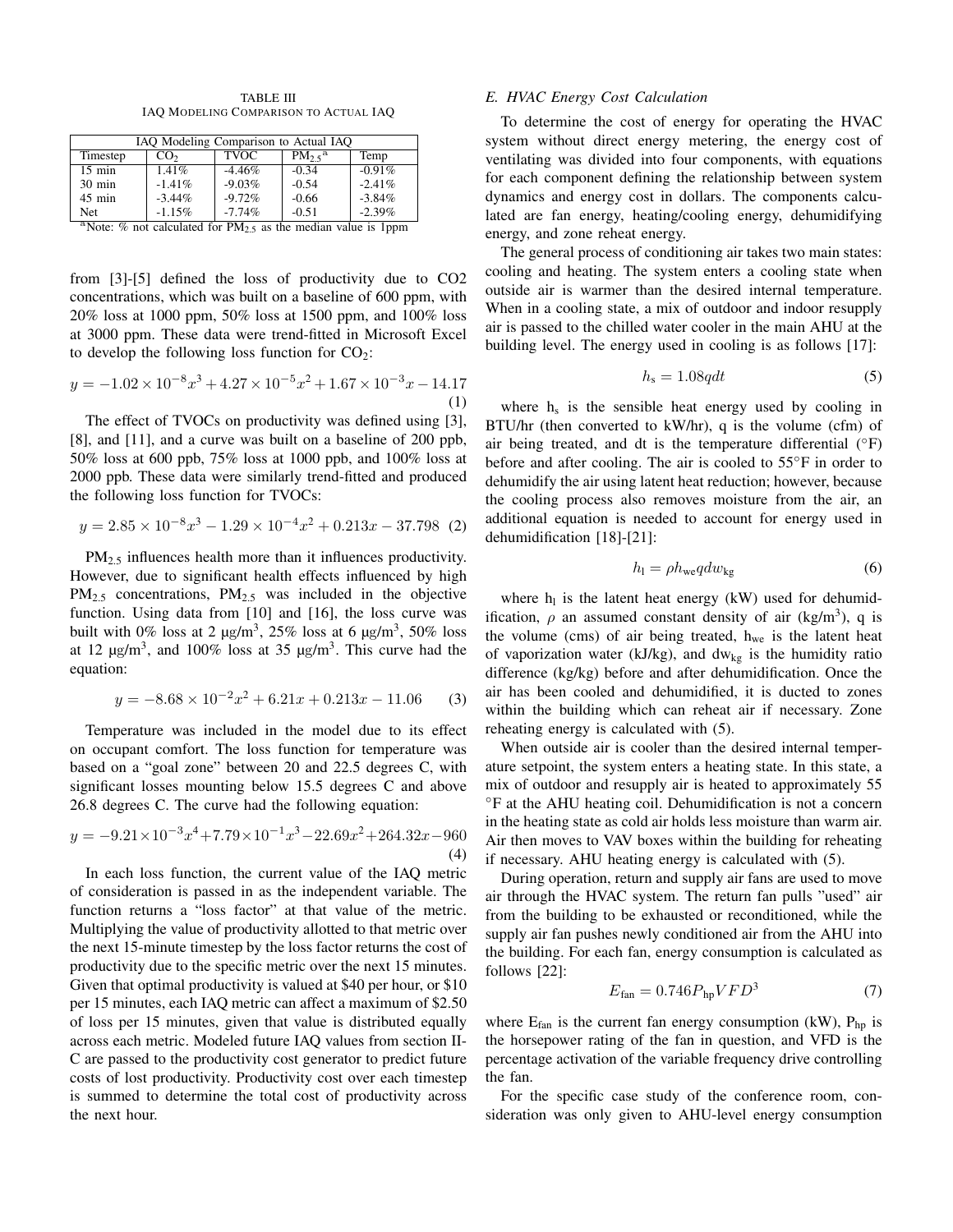and VAV-level reheating of the conference room. In a fully developed CA, multiple occupancy forecasts and multiple zone level energy calculations must be made to fully understand IAQ and energy costs across the entire building, yet this was out of the scope of this paper.

In order to estimate the energy impact of a decision to ventilate or not ventilate the conference room, two costs are calculated, depending on if the CA makes a decision that matches historical data.

Cost of ventilating: If the historical data used for simulation was ventilating at a timestep that the CA also determined it was optimal to ventilate, the cost of ventilation was the actual operating cost based on equations (5)-(7) using the historical data of operating parameters.

In the case the CA decided to ventilate at a time without historical operating parameters, an energy cost must be determined using estimated operating parameters. The parameters across all timesteps in which the actual system was ventilating were averaged and used as parameters in the energy calculation equations for an estimated cost of operation. In both of the above cases, actual historical weather data was used.

Cost of not ventilating: Ventilating a room incurs costs at the VAV and AHU level. In the case the CA determines it is optimal not to ventilate, the VAV supply air flow is set to zero. However, the AHU also has a reduced burden in this case, and as such, the AHU supply air flow is adjusted by subtracting the historical VAV supply air flow from the AHU supply. This accounts for costs at both the VAV and AHU level, allowing the approximation of the effects and energy savings of ventilation of just the room under consideration.

Total energy cost under ventilation and nonventilation decisions is calculated by summing equations (5)-(7) to calculate total kilowatt usage, and multiplied by an energy cost of \$0.094 per kilowatt-hour to determine the dollar cost of the decision.

#### *F. Occupancy Inferential Model and Forecasting*

The final component of the CA is occupancy. Provided IAQ is only a concern in occupied spaces, understanding occupancy patterns in the room could minimize wasted ventilation. An existing low-cost motion sensor was used to collect motion data within the conference room. That data was sampled at 15 minute intervals to collect binary motion data over the study period. Day-of-week, hour-of-week, and 15-minute period features were created and used to train a statistical model in order to approximate the weekly occupancy patterns of the space. A random forest classifier was trained and tested to be a suitable model, achieving 85% accuracy. It should be noted that the False Negative Rate—the model classifying an unoccupied period when the space is actually occupied—is 12.4%, which should be minimized to achieve optimal IAQ. The performance of this model as shown in Fig. 2 appears reasonable: the model learned the conference room was always vacant during weekends and early/late hours of the day. *G. Objective Function Optimization*

The CA was backtested on two months of historical data. The data consists of IAQ and motion readings pulled from sensors



in the conference room, HVAC operation readings pulled from a UVA Facilities Management database, and weather data pulled from a weather station within 0.15 miles of the building. These fields were cleaned, merged, and filtered for 15 minute intervals using mean resampling and filling any NA values using forward filling. Historical data for each 15 minute timestep was used to calculate the productivity and energy costs of each ventilation state. The lower total cost (productivity  $+$  energy) of ventilating or not ventilating serves as the recommendation for each timestep.

There is one case the algorithm handles differently that occurs when the actual system is ventilating, but the algorithm decides to not ventilate: The IAQ values read from the sensors can no longer be used to model the future IAQ as those readings are influenced by the actual system ventilating. To account for this "build up" of the IAQ metrics caused by the algorithm not ventilating, the modeled IAQ values from the last timestep are pushed through and used for the future IAQ modeling. A cascading effect occurs until the productivity cost exceeds the cost of turning the system on, at which the algorithm will recommend to ventilate. The actual form of the optimization equation is as follows:

Objective Function:

$$
Min\{P*C_{En} + \sum_{t \in T} [C_{IAQ}(CO2_t, VOC_t, PM2.5_t, T_t) * O_t]\}\
$$
\n(8)

Where P is the HVAC ventilation state  $\{0, 1\}$ ,  $C_{En}$  is the calculated cost of HVAC energy usage over the next hour,  $C_{IAQ}(CO_{2t}, VOC_{t}, PM2.5_{t}, T_{t})$  is the cost of lost productivity due to IAQ values at timestep, and  $O_t$  is the occupancy at timestep  $T = \{0, 15, 30, 45\}$ 

#### III. RESULTS

The energy and productivity costs of HVAC operation under the CA decisions versus actual operation were calculated and compared. Over the two-month period, the total energy saving using the CA was \$848.14, an average of \$424.07/month. This value reflects the dollars saved from decreasing the ventilation of the conference room. The algorithm recommended ventilation 15.13% of the time, compared to the 49% scheduled operation of the actual system. As seen in Fig. 3, which details one week of the CA decision-making, this decrease in operation is mostly on the weekends when occupancy is low.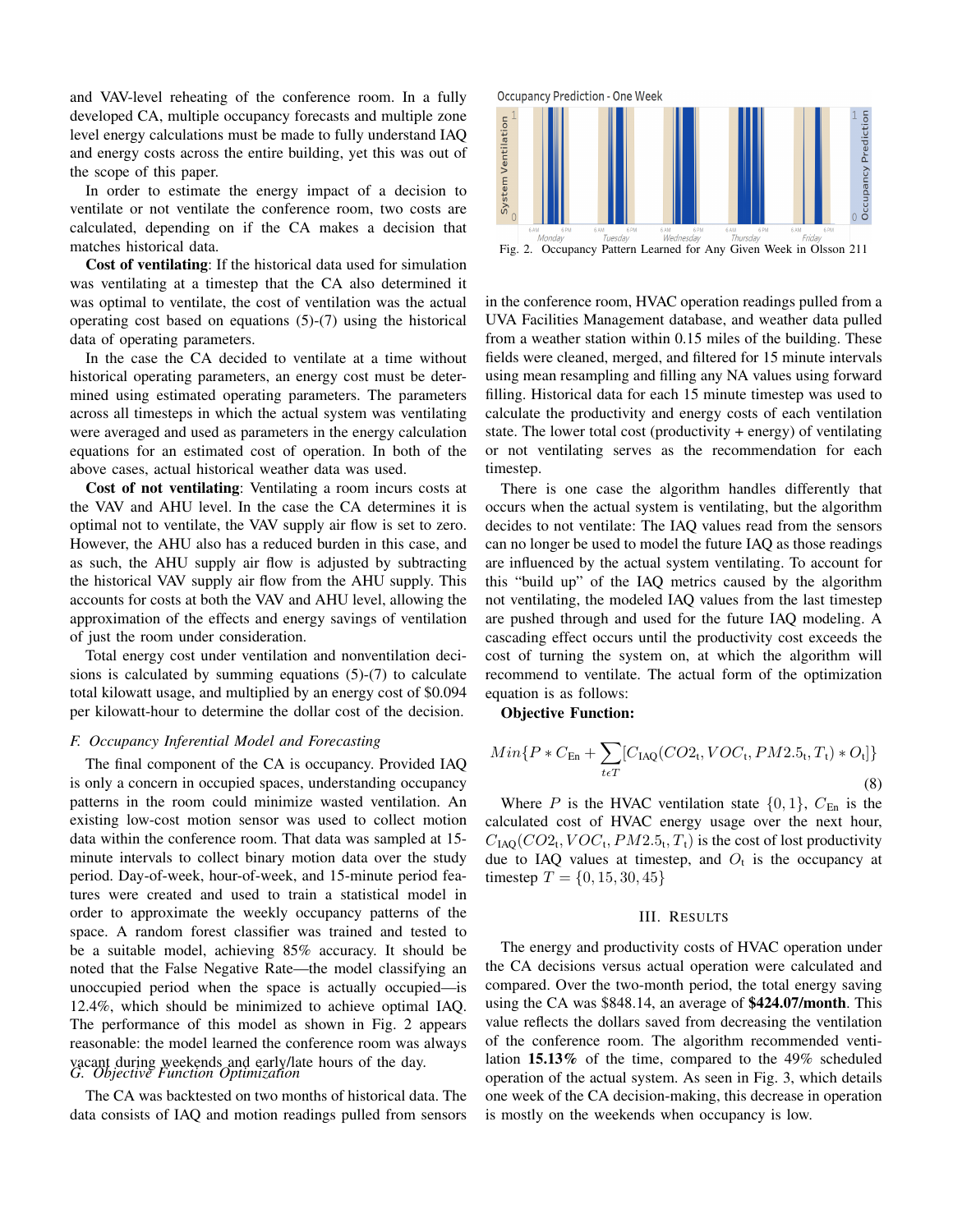

While the energy saving is impressive, it came at an estimated cost of \$1,043.98 productivity dollars over the twomonth period, for an average loss of \$522/month. Therefore, the CA incurred a net cost of \$97.93/month. However, the CA achieves energy savings of \$5,089/year, and productivity losses are limited: the average productivity loss under the CA is only \$0.29/hour with a maximum of \$8.69/hr, compared to actual average loss of \$0.11/hour with a maximum of \$3.20/hour.

#### IV. DISCUSSION

#### *A. Results Discussion*

A primary concern of these results is the high productivity cost. Maintaining high IAQ is important for health and performance, but the CA was not able to simultaneously improve IAQ and reduce energy consumption. However, "productivity cost" is a calculated parameter with less concrete significance than energy savings. Additionally, HVAC operation is already adept at maintaining healthy indoor air: IAQ metrics rarely reach unhealthy levels, and the average hourly productivity cost is below \$1. Under the CA's ventilation decisions, occupants lose less than 2.5% of their performance due to decreased IAQ compared to standard ventilation. Due to the marginal decrease in IAQ, energy savings are a prime object of optimization, and the energy savings of the control algorithm are justified. A comparison of IAQ values under standard HVAC operation and projected IAQ values under operation of the CA is shown below in Table 4: the standard HVAC system, as well as the CA, both maintain healthy IAQ according to benchmarks defined in Table 1. An important limitation of the CA that explains the high maximum IAQ values is the limited IAQ "build up" methodology. As explained in section II-G, the IAQ modeling equations lead to artificially high readings because there is no ceiling to the adjustment equation. In reality, IAQ would approach a steady state during unoccupied periods. However, the CA offers a valuable foundation that could be made more accurate with additional occupancy detail.

With additional time and funding, the assumptions and limitations of this research could be more fully developed. Core assumptions and significant limitations should be duly noted, and present exciting opportunities for future research.

TABLE IV AVERAGE AND MAXIMUM IAQ PARAMETERS DURING STUDY PERIOD UNDER ACTUAL AND CA OPERATION

|                                | <b>Actual Operation</b> |                     | CA Operation <sup>a</sup> |                |
|--------------------------------|-------------------------|---------------------|---------------------------|----------------|
| <b>Species</b>                 | Average                 | <b>Maximum</b>      | Average                   | <b>Maximum</b> |
| $CO2$ (ppm)                    | 464.1                   | 1053.0              | 577.8                     | 21,594.0       |
| $\overline{\text{TVOC (ppb)}}$ | 180.0                   | 4388.9 <sup>b</sup> | 211.0                     | 6926.6         |
| PM2.5 $(\mu g/m^3)$            | 1.5                     | 9.0                 | 1.3                       | 12.9           |
| Temperature $(^{\circ}C)$      | 22.4                    | 24.5                | 23.47                     | 72.49          |

#### a. Limitations of IAQ buildup. b. Likely result of sensor malfunction.

#### *B. Assumptions*

The energy calculations conflate the cost of ventilating the VAV box that serves the conference room with the cost of operation of the AHU, which serves half of the entire building floor. This simplification causes calculated energy costs to be much larger than the actual cost to ventilate just the conference room of study. Assumptions were also made in computing energy savings. As stated in section II-E, the energy savings are calculated as the energy saved by only altering VAV operation. This is accomplished by subtracting the VAV supply airflow from total supply airflow at the AHU. However, the HVAC system parameters are complexly linked, and additional parameters such as VFD setpoints would be affected. These changes were not accounted for in the energy calculations. Attaining a direct energy meter reading would simplify this matter. Assumptions of occupancy must also be addressed. The "actual room occupancy" was determined using a single infrared motion sensor: a dedicated occupancy count sensor would provide a stronger occupancy determination. Finally, optimal productivity was valued at \$40/hour to reflect the general salaries of the most probable room occupants (undergraduates, graduates, faculty). Changing this value directly affects the calculated IAQ costs, and more research could provide a more accurate estimate.

#### *C. Limitations*

The main identified limitations of this project are as follows: the short time period of testing (2 months) cannot account for seasonal changes present in the system; IAQ is modeled using generalized mathematical equations rather than a model specifically trained for this use case and under the given system dynamics; due to the occupancy prediction method, this algorithm will only work during the academic school year as it was not trained on data for winter, spring, and summer breaks, and is not currently set up to learn new patterns online; productivity cost is only for a single occupant due to a binary occupancy forecasting, where a room could have *n* occupants and therefore should charge \$40\**n* per hour instead of the assumed \$40 per hour; and, the algorithm can currently only be run on historical data.

#### V. CONCLUSION

Optimizing HVAC control is a thorny problem, but given the limited timeframe of this research, the results are promising.